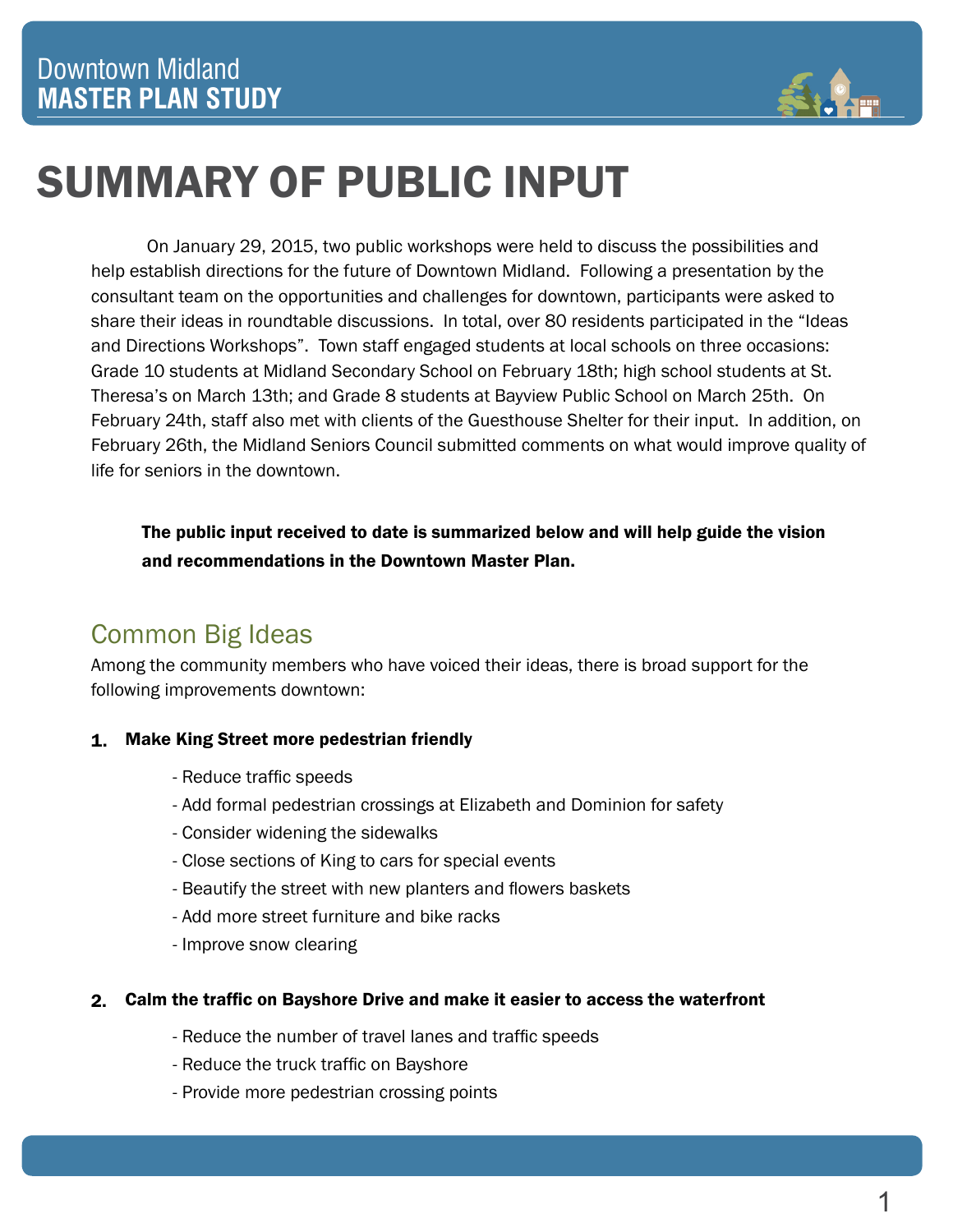

## Common Big Ideas continued:

### Enhance the public open space on the waterfront 3.

- Add more park facilities, such as a skating rink, picnic areas, a skate park, splash pad, washrooms
- Reduce the amount of parking
- Plan space for festivals, food vendors, pop-up shops
- Provide access to the water for swimming and launching kayaks/canoes
- Include facilities for bike rentals

#### Host more festivals and other special events 4.

- winter festival
- artwalk
- kite festival
- food festivals
- -buskerfest

#### Improve connections between downtown and the recreation centre and Little Lake Park 5.

- Roundabout at King and Yonge
- Better signage and wayfinding
- Sidewalk improvements

#### 6. Improve Midland Avenue and First Street

- Plant streets trees and/or planters
- Narrow the roadway
- Add bike lanes

### 7. Build more housing downtown

- Encourage infill development on parking lots
- Encourage renovations to existing buildings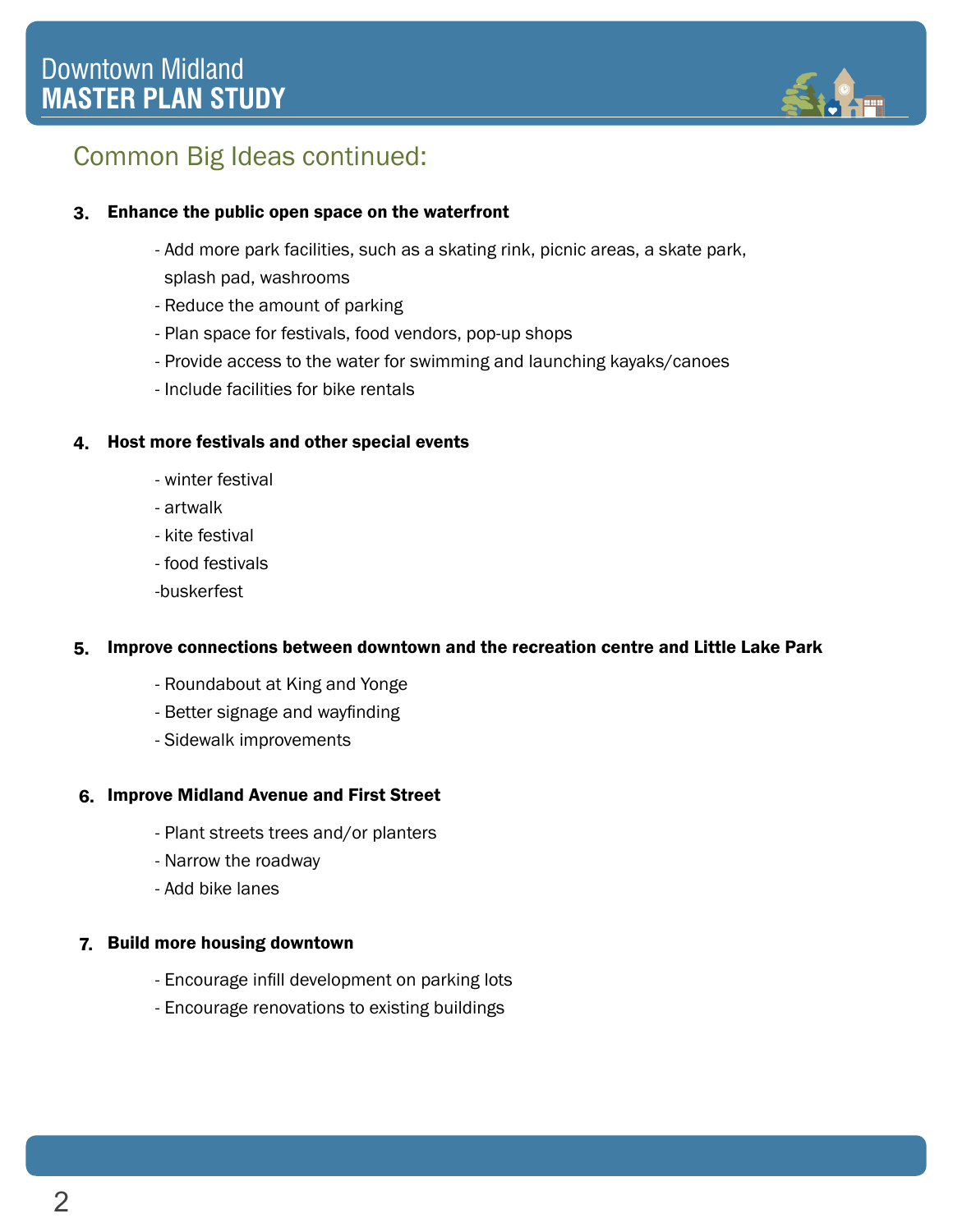### Downtown Midland **MASTER PLAN STUDY**



### Other Ideas

#### The following ideas were voiced more than once:

- Community space for seniors and youth
- More cafes, pubs and restaurants
- Rooftop patios
- Landscaped parking lots
- Pay and display parking that allows longer stays
- Lighted laneways
- A wine store near the waterfront
- More trees everywhere
- More public washrooms
- A trolley for shuttling residents and tourists
- Bring Martyr's Shrine visitors to downtown
- An amphitheatre
- Outdoor movie theatre
- Bury above-ground utilities
- LED lighting over streets



- Regular downtown clean-up days
- Window displays or art in vacant storefront windows
- Bocce ball courts
- Enforce property standards
- Free public wifi
- More clothing stores
- More colour on buildings
- Rock climbing facility
- Illuminate significant buildings at nights
- Maintain and update the murals
- Consider more transient boats slips
- Functional public art
- More emergency housing
- Boutique hotel on the waterfront